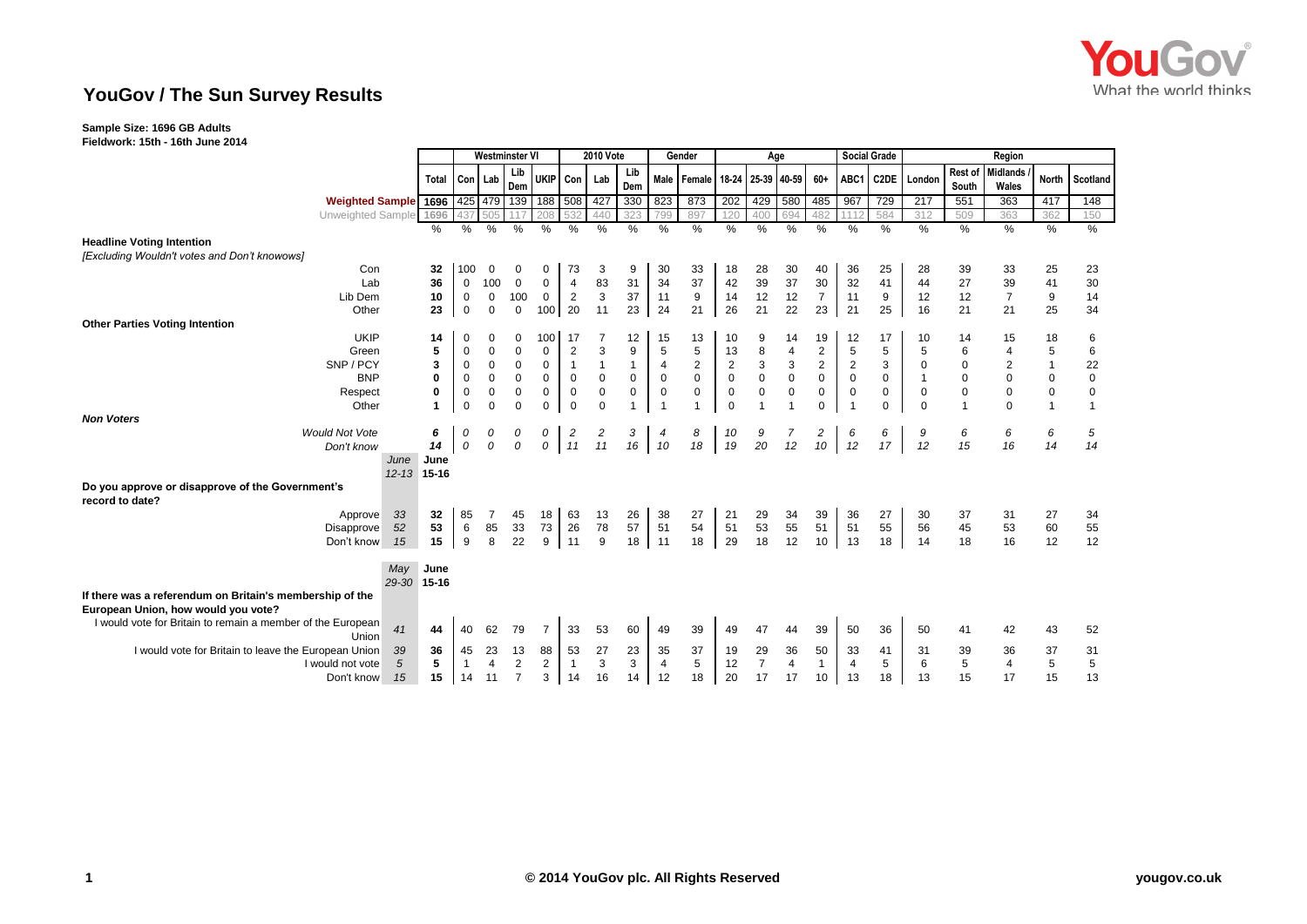## **Sample Size: 1696 GB Adults Fieldwork: 15th - 16th June 2014**

|                                                                                                                                                                                                                                                                   |                                          |                       |                       | Westminster VI |                |                            |               | <b>2010 Vote</b> |               |                            | Gender        |                |                            | Age                        |                          |               | <b>Social Grade</b><br>Region |               |                  |                   |               |               |
|-------------------------------------------------------------------------------------------------------------------------------------------------------------------------------------------------------------------------------------------------------------------|------------------------------------------|-----------------------|-----------------------|----------------|----------------|----------------------------|---------------|------------------|---------------|----------------------------|---------------|----------------|----------------------------|----------------------------|--------------------------|---------------|-------------------------------|---------------|------------------|-------------------|---------------|---------------|
|                                                                                                                                                                                                                                                                   |                                          | Total                 | Con                   | Lab            | Lib<br>Dem     | <b>UKIP</b>                | Con           | Lab              | Lib<br>Dem    | Male                       | <b>Female</b> | 18-24          | 25-39                      | 40-59                      | $60+$                    | ABC1          | C <sub>2</sub> DE             | Londor        | Rest of<br>South | Midlands<br>Wales | <b>North</b>  | Scotland      |
| <b>Weighted Sample</b> 1696                                                                                                                                                                                                                                       |                                          |                       | 425                   | 479            | 139            | 188                        | 508           | 427              | 330           | 823                        | 873           | 202            | 429                        | 580                        | 485                      | 967           | 729                           | 217           | 551              | 363               | 417           | 148           |
| Unweighted Sample                                                                                                                                                                                                                                                 |                                          | 1696                  |                       | 505            |                | 208                        |               | 440              | 323           | 799                        | 897           | 120            | 400                        | 694                        | 482                      |               | 584                           | 312           | 509              | 363               | 362           | 150           |
|                                                                                                                                                                                                                                                                   |                                          | %                     | %                     | %              | %              | %                          | %             | %                | $\%$          | %                          | %             | %              | %                          | %                          | %                        | $\%$          | %                             | %             | %                | $\%$              | %             | %             |
|                                                                                                                                                                                                                                                                   | May<br>18-19 15-16                       | June                  |                       |                |                |                            |               |                  |               |                            |               |                |                            |                            |                          |               |                               |               |                  |                   |               |               |
| Imagine the British government under David Cameron<br>renegotiated our relationship with Europe and said that<br>Britain's interests were now protected, and David<br>Cameron recommended that Britain remain a member of<br>the European Union on the new terms. |                                          |                       |                       |                |                |                            |               |                  |               |                            |               |                |                            |                            |                          |               |                               |               |                  |                   |               |               |
| How would you then vote in a referendum on the issue?                                                                                                                                                                                                             |                                          |                       |                       |                |                |                            |               |                  |               |                            |               |                |                            |                            |                          |               |                               |               |                  |                   |               |               |
| Would vote for Britain to remain in the European Union on the<br>new terms                                                                                                                                                                                        | 53                                       | 57                    | 69                    | 65             | 82             | 24                         | 57            | 61               | 69            | 61                         | 53            | 52             | 59                         | 57                         | 58                       | 64            | 48                            | 61            | 56               | 58                | 54            | 61            |
| Would vote for Britain to leave the European Union<br>Would not vote<br>Don't know                                                                                                                                                                                | 24<br>5<br>18<br>June<br>$01 - 02$ 15-16 | 22<br>5<br>16<br>June | 21<br>$\pmb{0}$<br>10 | 16<br>4<br>14  | 9<br>3<br>6    | 63<br>$\overline{2}$<br>11 | 28<br>0<br>14 | 18<br>3<br>17    | 14<br>4<br>14 | 24<br>$\overline{a}$<br>11 | 19<br>6<br>21 | 10<br>13<br>25 | 15<br>$\overline{7}$<br>19 | 23<br>$\overline{4}$<br>16 | 31<br>$\mathbf{1}$<br>10 | 19<br>5<br>13 | 26<br>5<br>21                 | 18<br>6<br>15 | 21<br>5<br>18    | 22<br>4<br>17     | 26<br>5<br>16 | 19<br>5<br>15 |
| Thinking about the way the government is cutting<br>spending to reduce the government's deficit, do you think<br>this is<br>Good or bad for the economy?                                                                                                          |                                          |                       |                       |                |                |                            |               |                  |               |                            |               |                |                            |                            |                          |               |                               |               |                  |                   |               |               |
| Good for the economy                                                                                                                                                                                                                                              | 44                                       | 46                    | 90                    | 23             | 61             | 46                         | 78            | 26               | 41            | 52                         | 41            | 33             | 40                         | 46                         | 58                       | 52            | 39                            | 44            | 50               | 44                | 46            | 46            |
| Bad for the economy                                                                                                                                                                                                                                               | 38                                       | 33                    | 4                     | 62             | 20             | 42                         | 13            | 55               | 39            | 33                         | 33            | 33             | 30                         | 37                         | 32                       | 31            | 36                            | 35            | 30               | 37                | 34            | 33            |
| Don't know                                                                                                                                                                                                                                                        | 19                                       | 20                    | 6                     | 16             | 18             | 13                         | 9             | 18               | 20            | 14                         | 26            | 34             | 30                         | 17                         | 10                       | 16            | 25                            | 21            | 20               | 19                | 20            | 21            |
| Being done fairly or unfairly?                                                                                                                                                                                                                                    |                                          |                       |                       |                |                |                            |               |                  |               |                            |               |                |                            |                            |                          |               |                               |               |                  |                   |               |               |
| Fairly<br>Unfairly                                                                                                                                                                                                                                                | 28<br>57                                 | 29<br>53              | 76<br>12              | 6<br>87        | 34<br>43       | 20<br>61                   | 59<br>24      | 9<br>83          | 19<br>61      | 34<br>52                   | 24<br>54      | 14<br>51       | 27<br>47                   | 27<br>58                   | 38<br>52                 | 34<br>49      | 22<br>57                      | 28<br>54      | 31<br>48         | 27<br>55          | 28<br>56      | 26<br>55      |
| Don't know                                                                                                                                                                                                                                                        | 16                                       | 19                    | 12                    | $\overline{7}$ | 22             | 18                         | 17            | 9                | 19            | 14                         | 23            | 35             | 26                         | 15                         | 9                        | 17            | 21                            | 18            | 21               | 18                | 16            | 19            |
| Necessary or unnecessary?                                                                                                                                                                                                                                         |                                          |                       |                       |                |                |                            |               |                  |               |                            |               |                |                            |                            |                          |               |                               |               |                  |                   |               |               |
| Necessary                                                                                                                                                                                                                                                         | 55                                       | 58                    | 94                    | 36             | 69             | 60                         | 85            | 36               | 56            | 63                         | 53            | 45             | 55                         | 59                         | 64                       | 63            | 51                            | 55            | 61               | 54                | 57            | 57            |
| Unnecessary<br>Don't know                                                                                                                                                                                                                                         | 30<br>16                                 | 27<br>16              | $\overline{2}$<br>3   | 51<br>14       | 17<br>13       | 28<br>12                   | 9<br>6        | 49<br>15         | 25<br>19      | 28<br>9                    | 26<br>22      | 25<br>30       | 26<br>19                   | 27<br>14                   | 28<br>8                  | 24<br>13      | 30<br>19                      | 25<br>19      | 23<br>16         | 28<br>18          | 30<br>13      | 33<br>10      |
| Too deep, too shallow or at about the right level?                                                                                                                                                                                                                |                                          |                       |                       |                |                |                            |               |                  |               |                            |               |                |                            |                            |                          |               |                               |               |                  |                   |               |               |
| Too deep                                                                                                                                                                                                                                                          | 39                                       | 37                    | 5                     | 71             | 30             | 37                         | 14            | 61               | 44            | 42                         | 32            | 35             | 32                         | 39                         | 39                       | 34            | 41                            | 40            | 31               | 39                | 41            | 37            |
| Too shallow                                                                                                                                                                                                                                                       | 11                                       | 11                    | 14                    | 8              | $\overline{7}$ | 19                         | 17            | 10               | 5             | 12                         | 11            | 10             | 12                         | 11                         | 12                       | 12            | 10                            | 10            | 11               | 13                | 11            | 13            |
| About the right level<br>Don't know                                                                                                                                                                                                                               | 31<br>18                                 | 32<br>19              | 74<br>$\overline{7}$  | 9<br>12        | 45<br>18       | 26<br>17                   | 59<br>11      | 13<br>16         | 31<br>20      | 36<br>11                   | 29<br>27      | 16<br>39       | 29<br>28                   | 33<br>16                   | 42<br>$\overline{7}$     | 37<br>17      | 26<br>22                      | 30<br>20      | 37<br>21         | 30<br>18          | 30<br>18      | 32<br>18      |
| Being done too quickly, too slowly, or at about the right<br>pace?                                                                                                                                                                                                |                                          |                       |                       |                |                |                            |               |                  |               |                            |               |                |                            |                            |                          |               |                               |               |                  |                   |               |               |
| Too quickly                                                                                                                                                                                                                                                       | 40                                       | 38                    | 6                     | 71             | 28             | 43                         | 16            | 62               | 46            | 41                         | 36            | 29             | 34                         | 42                         | 41                       | 35            | 43                            | 41            | 33               | 39                | 43            | 39            |
| Too slowly                                                                                                                                                                                                                                                        | 12                                       | 12                    | 16                    | $\overline{7}$ | 18             | 19                         | 18            | 10               | 6             | 14                         | 11            | 20             | 12                         | 11                         | 12                       | 13            | 11                            | 13            | 12               | 12                | 11            | 15            |
| About the right pace                                                                                                                                                                                                                                              | 31                                       | 32                    | 74                    | 11             | 38             | 25                         | 58            | 13               | 30            | 34                         | 30            | 16             | 30                         | 33                         | 39                       | 36            | 26                            | 27            | 36               | 31                | 30            | 33            |
| Don't know                                                                                                                                                                                                                                                        | 17                                       | 17                    | 5                     | 10             | 16             | 13                         | 9             | 15               | 18            | 12                         | 23            | 34             | 25                         | 14                         | 8                        | 16            | 20                            | 19            | 19               | 18                | 16            | 13            |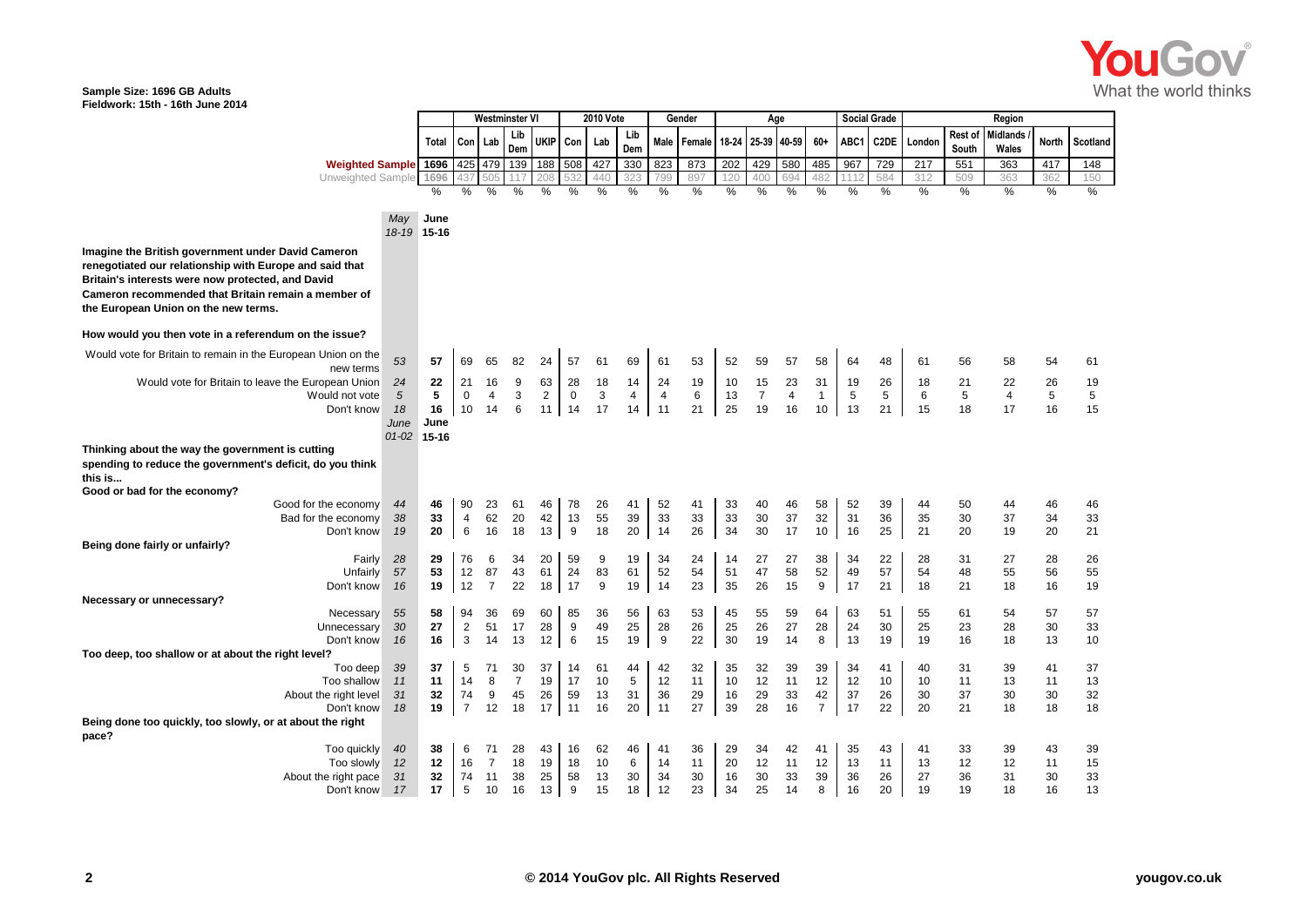#### **Sample Size: 1696 GB Adults Fieldwork: 15th - 16th June 2014**

|                                                          |                 |                 |                | <b>Westminster VI</b> |                |                |                | <b>2010 Vote</b> |                |                | Gender         |                |                | Age            |                |                | <b>Social Grade</b> | Region         |                |                |                |                  |  |
|----------------------------------------------------------|-----------------|-----------------|----------------|-----------------------|----------------|----------------|----------------|------------------|----------------|----------------|----------------|----------------|----------------|----------------|----------------|----------------|---------------------|----------------|----------------|----------------|----------------|------------------|--|
|                                                          |                 |                 |                |                       |                |                |                |                  |                |                |                |                |                |                |                |                |                     |                |                |                |                |                  |  |
|                                                          |                 | Total           |                | Con Lab               | Lib            |                | UKIP Con       | Lab              | Lib            | Male           | Female         | 18-24          | 25-39 40-59    |                | 60+            | ABC1           | C2DE                | London         | Rest of        | Midlands       | <b>North</b>   | Scotland         |  |
|                                                          |                 |                 |                |                       | Dem            |                |                |                  | Dem            |                |                |                |                |                |                |                |                     |                | South          | Wales          |                |                  |  |
| <b>Weighted Sample</b> 1696                              |                 |                 |                | 425 479               | 139            | 188 508        |                | 427              | 330            | 823            | 873            | 202            | 429            | 580            | 485            | 967            | 729                 | 217            | 551            | 363            | 417            | 148              |  |
| Unweighted Sample                                        |                 | 1696            |                |                       |                |                |                | 440              | 323            | 799            | 897            | 120            | 400            | 694            | 482            |                | 584                 | 312            | 509            | 363            | 362            | 150              |  |
|                                                          |                 | %               | %              | %                     | %              | %              | %              | %                | %              | %              | %              | %              | %              | %              | %              | %              | $\%$                | %              | $\%$           | %              | %              | %                |  |
|                                                          |                 |                 |                |                       |                |                |                |                  |                |                |                |                |                |                |                |                |                     |                |                |                |                |                  |  |
|                                                          | June            | June            |                |                       |                |                |                |                  |                |                |                |                |                |                |                |                |                     |                |                |                |                |                  |  |
|                                                          | $01 - 02$ 15-16 |                 |                |                       |                |                |                |                  |                |                |                |                |                |                |                |                |                     |                |                |                |                |                  |  |
| Having an impact on your own life, or not having an      |                 |                 |                |                       |                |                |                |                  |                |                |                |                |                |                |                |                |                     |                |                |                |                |                  |  |
| impact on your own life?                                 |                 |                 |                |                       |                |                |                |                  |                |                |                |                |                |                |                |                |                     |                |                |                |                |                  |  |
| Having an impact on my life                              | 52              | 52              | 42             | 65                    | 41             | 64             | 47             | 62               | 52             | 52             | 51             | 35             | 47             | 59             | 54             | 48             | 57                  | 53             | 54             | 50             | 52             | 49               |  |
| Not having an impact on my life                          | 36              | 34              | 49             | 28                    | 47             | 28             | 41             | 29               | 36             | 36             | 32             | 34             | 35             | 29             | 40             | 39             | 28                  | 31             | 32             | 37             | 35             | 40               |  |
| Don't know                                               | 12              | 14              | 9              | $\overline{7}$        | 12             | 8              | $\vert$ 11     | 8                | 13             | 11             | 16             | 31             | 17             | 11             | $\overline{7}$ | 13             | 14                  | 15             | 14             | 14             | 13             | 12               |  |
| And who do you think is most to blame for the current    |                 |                 |                |                       |                |                |                |                  |                |                |                |                |                |                |                |                |                     |                |                |                |                |                  |  |
| spending cuts?                                           |                 |                 |                |                       |                |                |                |                  |                |                |                |                |                |                |                |                |                     |                |                |                |                |                  |  |
| The Conservative-Liberal Democrat coalition              | 28              | 27              | 3              | 61                    | 18             | 19             | 6              | 56               | 28             | 28             | 25             | 27             | 26             | 28             | 26             | 25             | 29                  | 28             | 22             | 25             | 31             | 33               |  |
| The last Labour government                               | 36              | 37              | 86             | $\overline{4}$        | 46             | 41             | 77             | 8                | 26             | 42             | 32             | 19             | 33             | 36             | 49             | 41             | 31                  | 31             | 41             | 38             | 33             | 37               |  |
| Both                                                     | 23              | 23              | $\overline{7}$ | 24                    | 22             | 33             | 11             | 25               | 33             | 20             | 25             | 22             | 22             | 25             | 20             | 21             | 25                  | 26             | 22             | 22             | 24             | 18               |  |
| Neither                                                  | $\overline{4}$  | 4               | 3              | 6                     | 5              | 3              | $\overline{c}$ | $\overline{7}$   | 5              | $\overline{4}$ | $\overline{4}$ | 6              | $\overline{4}$ | $\overline{4}$ | 3              | 5              | 4                   | 5              | 3              | 6              | 5              | $\boldsymbol{2}$ |  |
| Don't know                                               | 8               | 10              | $\mathbf{1}$   | 5                     | 9              | $\overline{4}$ | $\overline{4}$ | 5                | 9              | 5              | 14             | 26             | 15             | 6              | $\overline{2}$ | 8              | 11                  | 11             | 11             | 9              | $\overline{7}$ | 10               |  |
|                                                          | June            | June            |                |                       |                |                |                |                  |                |                |                |                |                |                |                |                |                     |                |                |                |                |                  |  |
|                                                          |                 | $01 - 02$ 15-16 |                |                       |                |                |                |                  |                |                |                |                |                |                |                |                |                     |                |                |                |                |                  |  |
| Thinking about the next two or three years, how worried  |                 |                 |                |                       |                |                |                |                  |                |                |                |                |                |                |                |                |                     |                |                |                |                |                  |  |
| are you that people like you will                        |                 |                 |                |                       |                |                |                |                  |                |                |                |                |                |                |                |                |                     |                |                |                |                |                  |  |
| not have enough money to live comfortably                |                 |                 |                |                       |                |                |                |                  |                |                |                |                |                |                |                |                |                     |                |                |                |                |                  |  |
| Very worried                                             | 21              | 18              | 5              | 28                    | 6              | 25             | 9              | 27               | 13             | 16             | 19             | 22             | 18             | 19             | 14             | 14             | 23                  | 24             | 15             | 18             | 16             | 18               |  |
| Fairly worried                                           | 37              | 44              | 41             | 46                    | 48             | 45             | 42             | 49               | 50             | 39             | 49             | 40             | 41             | 48             | 44             | 41             | 49                  | 38             | 47             | 45             | 48             | 33               |  |
| <b>TOTAL WORRIED</b>                                     | 58              | 62              | 46             | 74                    | 54             | 70             | 51             | 76               | 63             | 55             | 68             | 62             | 59             | 67             | 58             | 55             | 72                  | 62             | 62             | 63             | 64             | 51               |  |
| Not very worried                                         | 29              | 27              | 38             | 19                    | 37             | 25             | 35             | 18               | 26             | 31             | 23             | 21             | 26             | 25             | 31             | 32             | 20                  | 21             | 28             | 26             | 25             | 38               |  |
| Not at all worried                                       | 9               | 8               | 15             | 5                     | $\overline{7}$ | $\overline{4}$ | 12             | 3                | 9              | 10             | 6              | $\overline{7}$ | 9              | 6              | 10             | 10             | 5                   | 12             | 6              | 8              | 9              | 6                |  |
| <b>TOTAL NOT WORRIED</b>                                 | 38              | 35              | 53             | 24                    | 44             | 29             | 47             | 21               | 35             | 41             | 29             | 28             | 35             | 31             | 41             | 42             | 25                  | 33             | 34             | 34             | 34             | 44               |  |
| Don't know                                               | $\overline{4}$  | 3               | 2              | 2                     | 3              | $\mathbf{1}$   | $\overline{2}$ | 3                | $\overline{2}$ | $\overline{4}$ | 3              | 10             | 5              | $\mathbf{1}$   | $\mathbf{1}$   | 3              | 4                   | 5              | $\overline{4}$ | 3              | $\overline{2}$ | 5                |  |
| be victims of burglary, robbery or mugging               |                 |                 |                |                       |                |                |                |                  |                |                |                |                |                |                |                |                |                     |                |                |                |                |                  |  |
| Very worried                                             | 9               | $\overline{7}$  | 4              | 10                    | 6              | 10             | 5              | 12               | 3              | $\overline{7}$ | 8              | 6              | 9              | 6              | 8              | 6              | 9                   | 11             | 6              | $\overline{7}$ | 8              | 5                |  |
| Fairly worried                                           | 26              | 28              | 27             | 27                    | 21             | 38             | 31             | 29               | 24             | 22             | 33             | 22             | 28             | 28             | 31             | 26             | 31                  | 25             | 28             | 31             | 31             | 17               |  |
| <b>TOTAL WORRIED</b>                                     | 35              | 35              | 31             | 37                    | 27             | 48             | 36             | 41               | 27             | 29             | 41             | 28             | 37             | 34             | 39             | 32             | 40                  | 36             | 34             | 38             | 39             | 22               |  |
| Not very worried                                         | 43              | 47              | 51             | 48                    | 53             | 40             | 48             | 46               | 50             | 49             | 44             | 44             | 46             | 51             | 44             | 51             | 41                  | 44             | 45             | 45             | 47             | 59               |  |
| Not at all worried                                       | 15              | 13              | 15             | 11                    | 19             | 10             | 13             | 9                | 19             | 17             | 10             | 18             | 13             | 11             | 14             | 14             | 13                  | 15             | 16             | 10             | 11             | 14               |  |
| <b>TOTAL NOT WORRIED</b>                                 | 58              | 60              | 66             | 59                    | 72             | 50             | 61             | 55               | 69             | 66             | 54             | 62             | 59             | 62             | 58             | 65             | 54                  | 59             | 61             | 55             | 58             | 73               |  |
| Don't know                                               | 6               | 5               | 3              | 3                     | 2              | $\overline{2}$ | 3              | $\overline{4}$   | $\overline{4}$ | $\overline{4}$ | 5              | 9              | 5              | $\overline{4}$ | 3              | $\overline{4}$ | 6                   | 5              | 5              | 6              | 3              | $\overline{4}$   |  |
| suffer directly from cuts in spending on public services |                 |                 |                |                       |                |                |                |                  |                |                |                |                |                |                |                |                |                     |                |                |                |                |                  |  |
| such as health, education and welfare                    |                 |                 |                |                       |                |                |                |                  |                |                |                |                |                |                |                |                |                     |                |                |                |                |                  |  |
| Very worried                                             | 24              | 22              | 5              | 38                    | 9              | 24             | 12             | 36               | 17             | 20             | 23             | 25             | 19             | 21             | 24             | 18             | 26                  | 26             | 21             | 22             | 21             | 20               |  |
| Fairly worried                                           | 40              | 42              | 38             | 44                    | 47             | 47             | 40             | 44               | 48             | 38             | 46             | 35             | 37             | 45             | 46             | 41             | 43                  | 37             | 43             | 43             | 44             | 35               |  |
| <b>TOTAL WORRIED</b>                                     | 64              | 64              | 43             | 82                    | 56             | 71             | 52             | 80               | 65             | 58             | 69             | 60             | 56             | 66             | 70             | 59             | 69                  | 63             | 64             | 65             | 65             | 55               |  |
| Not very worried                                         | 25              | 27              | 43             | 12                    | 37             | 25             | 36             | 14               | 29             | 30             | 23             | 25             | 33             | 26             | 22             | 31             | 21                  | 22             | 28             | 26             | 25             | 36               |  |
| Not at all worried                                       | $\overline{7}$  | 6               | 11             | 4                     | 5              | 4              | 10             | 4                | 5              | 9              | 4              | 5              | $\overline{7}$ | 6              | 6              | $\overline{7}$ | 5                   | 8              | 5              | $\overline{4}$ | 8              | 6                |  |
| <b>TOTAL NOT WORRIED</b>                                 | 32              | 33              | 54             | 16                    | 42             | 29             | 46             | 18               | 34             | 39             | 27             | 30             | 40             | 32             | 28             | 38             | 26                  | 30             | 33             | 30             | 33             | 42               |  |
|                                                          | 5               | 4               | 3              | 2                     | $\overline{2}$ | $\Omega$       | 3              | $\overline{2}$   | $\overline{2}$ | 3              | 4              | 11             | 5              | 2              | $\mathbf{1}$   | 3              | 4                   | $\overline{7}$ | 3              | $\overline{4}$ | $\overline{2}$ | $\overline{4}$   |  |
| Don't know                                               |                 |                 |                |                       |                |                |                |                  |                |                |                |                |                |                |                |                |                     |                |                |                |                |                  |  |